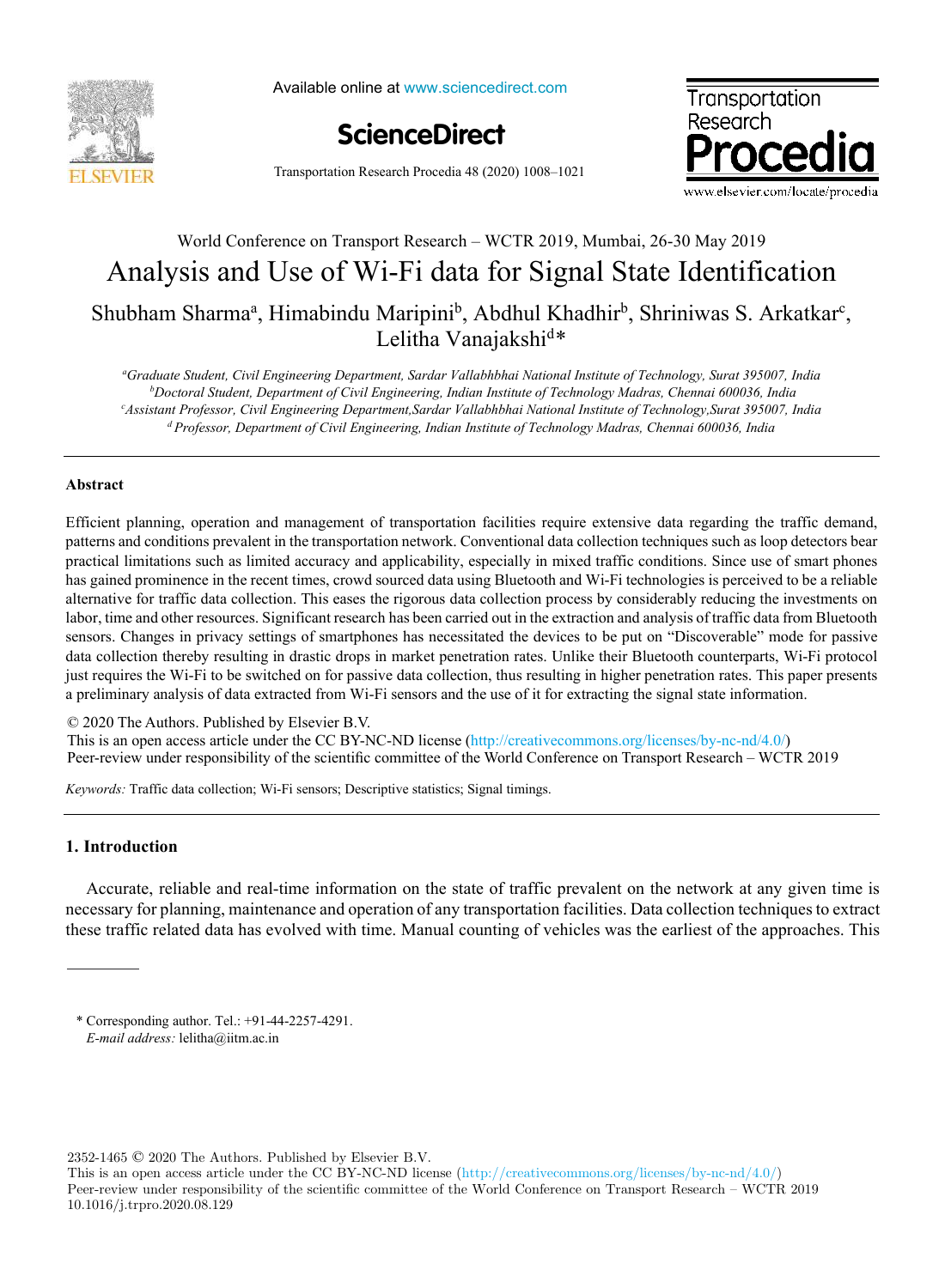was automated gradually with the introduction of various types of detectors like pneumatic tubes, magnetic detectors, inductive loop detectors, microwave, infrared and other electromagnetic wave based detectors. Out of these, inductive loop detectors are most commonly used for collection of traffic data like volume which is indicative of the demand and pattern of traffic; and occupancy which is indicative of the prevalent traffic state. Loop detectors are invasive to the pavement. Also, like most other detectors, they are less efficient for mixed traffic conditions having a wide diversity in terms of vehicle classes and lack of lane discipline. Extraction of trip characteristics like travel time, delay and origin and destination is much more challenging and require extensive surveys like license plate survey, household survey, road side survey etc. These surveys are resource intensive in terms of labor, time and money. Thus, it is of utmost importance to find cost effective, less resource intensive and scalable alterative traffic data collection techniques, especially for mixed traffic conditions.

Conventional data collection techniques include use of location-based sensors such as inductive loops, magnetometers, radar, infrared sensors etc. and then tracking solutions like GPS. Out of these, video-based image processing, and GPS are two possible solutions that can work under mixed traffic conditions. The problem with image processing technique is the need for extensive network of cameras and high-end computing requirements rendering it expensive. The usage of GPS based probe vehicles for traffic data collection has privacy concerns and thus only public transport vehicles are commonly used as probes. Such a small sample of vehicle population may not adequately represent the traffic stream.

One field which has been growing as rapid, if not more, as that of the traffic growth is the information technology (IT) sector. Taping into the vast possibilities of the IT field, the usage of IT in traffic data collection has been on the rise. Over the past couple of decades, the usage of mobile phones and other electronic devices with various short-range communication protocols like Bluetooth and Wi-Fi has gained prominence. Devices can be uniquely identified using Media Access Control (MAC) ID under these protocols. This has opened a new horizon for crowd sourced passive traffic data collection. With the MAC IDs being uniquely broadcasted by the devices, it is just needed to passively record those MACS IDs along with timestamp. Tracking the MAC IDs along a network with the help of multiple sensors would yield relevant trip information like travel time, origin-destination, etc.

Bluetooth has been the more commonly used short range communication protocol for traffic data collection and extensive studies have been reported with regard to collection, extraction and analysis of traffic data using Bluetooth sensors (Haghani et al. 2010 and Martchouk et al. 2011). However, in the recent years, the market penetration of Bluetooth sensors has reduced because of the improvements in privacy settings in most of the mobile phones. For the devices to be passively detected, the privacy improvements necessitate the Bluetooth device to be put on "Discoverable" mode in addition to switching on the Bluetooth. However, unlike Bluetooth, Wi-Fi requires the devices to have just the Wi-Fi switched on for passive MAC ID collection. This study presents the collection, processing and analysis of data obtained from Wi-Fi MAC ID matching technique to extract meaningful traffic related parameters. In addition to just giving travel time and origin and destination information, there can be many other traffic related data concealed in this data. The present study tries to explore these possibilities and presents one such application for the identification of signal state at an intersection using Wi-Fi sensor data.

The reminder of this paper is structured as follows. Section 2 presents a review of the literature pertaining to traffic data collection in general and traffic data collection using Bluetooth and Wi-Fi sensors in particular. Section 3 discusses the data collection methodology adopted in this study. Section 4 presents the analysis of the Wi-Fi data and discusses the significant findings. The paper concludes by presenting in Section 5 a methodology to extract signal state from Wi-Fi sensor data.

# **2. Review of literature**

Owing to the vitality of traffic data collection in various traffic engineering applications, researchers have tried to continuously come up with newer and better alternative data collection practices to ease the data collection process and make it less resource intensive. Klein et al. (2006) and Leduc (2008) presented an overview of the various traffic data collection methods starting from manual counts to videography-based traffic data collection. These included different types of detectors like the pneumatic tubes, inductive loop, magnetic loops and other intrusive and nonintrusive data collection methods. Probe vehicle-based data collection like floating car method was also attempted for traffic data collection (Robertson and Hummer (1994)). The probe vehicle had to travel along the corridor to extract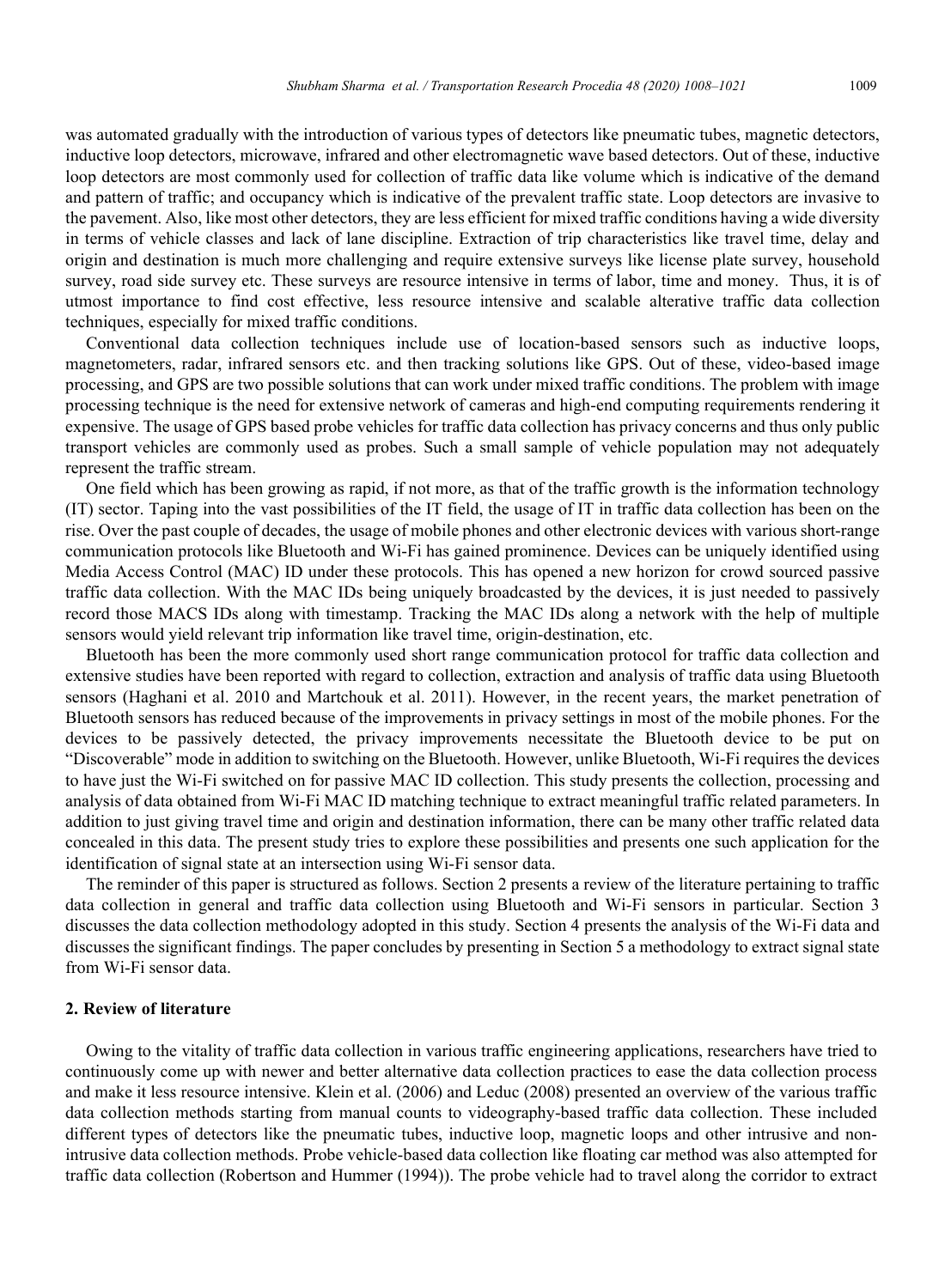travel time and speed. Quiroga and Bullock (1998) presented the use of GPS devices in these probe vehicles to collect vehicle trajectories. Hunter et al. (2006) presented a methodology to extract travel time using GPS equipped probe vehicles. Hao et al. (2012) and Di-hua et al. (2017) studied the estimation of signal timings using GPS based intersection travel times. Radio Frequency Identification (RFID) based techniques were attempted for traffic data collection (Sringiwai et al. (2010)) and reported an accuracy of 85%. A major limitation of RFID based, and GPS based traffic data collection is the marginal penetration and privacy concerns. Image processing based Automatic License Plate Recognition (ALPR) systems have also been attempted to obtain traffic data like travel time, origindestination and speed. Yasin et al. (2009) demonstrated the use of ALPR system for real time estimation of travel times. License plate readability during night times and during adverse weather conditions have been a major hurdle for traffic data collection using ALPR, in addition to it, being an expensive alternative.

Most of the conventional data collection techniques discussed above had one or more limitations like higher capital, operation and maintenance costs, privacy concerns, limited sample size, inability to work under heterogeneous traffic and adverse weather conditions. This had resulted in the search for innovative data collection sensors. One such passive data collection technique attempted by researchers was Bluetooth and Wi-Fi sensor-based traffic data collection. These techniques are passive in nature and are very cost effective. When switched on, the devices broadcast their unique Media Access Control (MAC) IDs. Researchers have used re-identification of MAC IDs with the help of Bluetooth sensors to extract different meaningful traffic parameters. Haghani et al. (2010) presented the estimation of travel time using MAC ID matching technique. Other applications of Bluetooth data were also explored in literature which include assessment of variability of freeway travel times (Martchouk et al. (2011)), compliance to speed limit at work zones by Wasson et al. (2011), route choice behavior estimation (Hainen et al. (2011)) and estimation of origin-destination pairs (Barceló et al. (2012)). But, the changes in security features of smart phones has resulted in the reduction of penetration of Bluetooth devices, since they have to be put in discoverable mode in addition to turning on Bluetooth for them to be detected (Shiravi et al. (2016)). Mathew et al. (2016) investigated the usability of Bluetooth sensors for travel time estimation under Indian heterogeneous traffic conditions. The penetration rate varied between 7 to 10 % and the matching rate was found to be about 4%. The increase in usage of smartphones had led to the rise in popularity of Wi-Fi protocol. Also, Wi-Fi based techniques needs only the Wi-Fi to be turned on, which may lead to more detections. Thus, the usage of Wi-Fi sensors for traffic data collection gained prominence (Shiravi et al. (2016) and Hoogendoorn et al. (2016)).

It is evident from the literature that Bluetooth and Wi-Fi sensor-based data collection provides a cost effective and scalable alternative for data collection. Though the applicability of Bluetooth for traffic data collection has been explored comprehensively, the usage of Wi-Fi sensors for traffic data collection still needs detailed study. This paper presents an analysis of travel time data obtained from Wi-Fi sensors under heterogeneous conditions. Also, methodology to extract traffic signal state from Wi-Fi sensor data is also presented.

# **3. Data collection and processing**

The study area selected was a straight stretch along Rajiv Gandhi IT expressway, Chennai, from First Foot-over Bridge (13°00'14.0''N, 80°14'50.8" E) to Tidel Park Intersection (12°59'15.9" N, 80°15'05.0"E). Wi-Fi sensors were deployed at 4 locations along the stretch. **Error! Reference source not found.** shows satellite view of the study location. Table 1 and

Table 2 gives the details of the same.

| S.  | Location Name                                 | Description                                                                                                                    |
|-----|-----------------------------------------------|--------------------------------------------------------------------------------------------------------------------------------|
| No. |                                               |                                                                                                                                |
| -1. | (FOB1)                                        | Foot Over Bridge 1 near MadyaKailash Midblock Section with 3 lane dual carriageway and service lanes on both sides             |
| 2.  | Station (2nd Ave)                             | 2nd Avenue near Indira Nagar Railway T intersection with 3 lane dual carriageway and service lanes on both sides               |
| 3.  | Tidel Intersection near Tidel Park<br>(Tidel) | Four-legged Intersection with 3 lane dual carriageway meeting 2 lane dual carriageway<br>(ECR) and service lanes on both sides |

Table 1: Description of Location of Sensors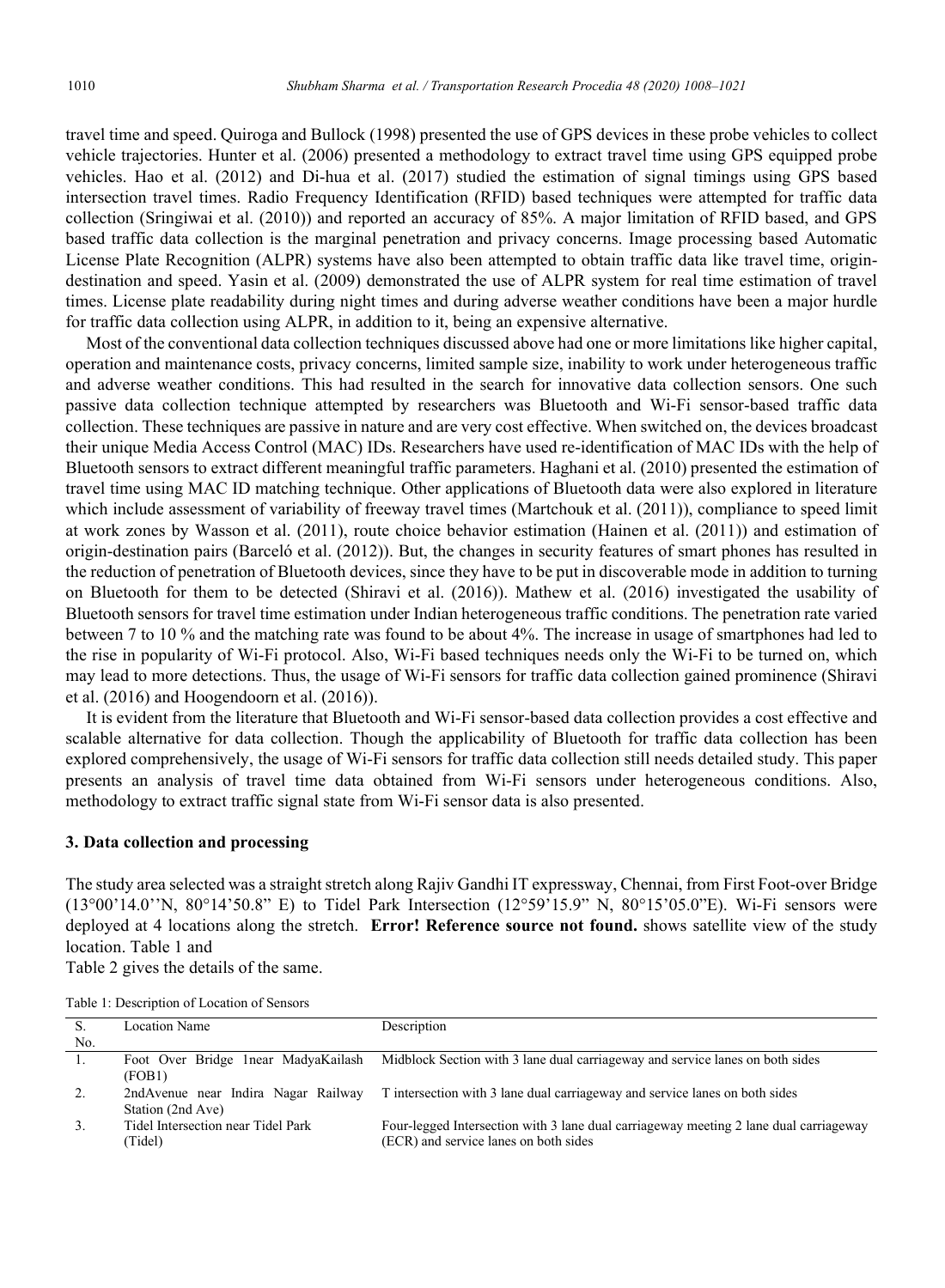#### 4. Thiruvanmiyur Mid-block section with 2 lane dual carriageway



Fig. 1 Study corridor showing Wi-Fi sensor locations

| S. No | Study Segments Description |                             | Length $(km)$ |
|-------|----------------------------|-----------------------------|---------------|
|       | Link <sub>1</sub>          | FOB <sub>1</sub> to 2nd Ave | 1.07          |
|       | Link $2$                   | 2nd Ave to TIDEL            | 0.70          |
|       | Link 3                     | TIDEL to Thiruvanmiyur      | 0.34          |

Table 2 Description of segments

Wi-Fi data were collected at FOB1, 2nd Avenue and Tidel for a period of 55 days (17-05-2018 to 12-07-2018) and at Thiruvanmiyur for a period of 42 days (31-06-2018 to 12-07-2018). The Wi-Fi data collected included unique MACIDs of various devices passing through the location of Wi-Fi sensor along with the time stamp (in EPOCH time) and signal strength with which it was detected.

In order to extract penetration rate, matching percentage etc. and to validate the analysis carried out on Wi-Fi data, videography technique was employed to collect field data. Cameras were installed, and videos were recorded at the four locations for the same period simultaneously to capture actual traffic volume, signal timings and turning movements. Due to non-availability of any automated image processing solutions, the classified volume count data required was extracted by writing a python script and assigning dedicated keys to store time stamp for each vehicle class and turning movement.

The collected data was processed prior to analysis, to remove the possible noise. The noise could be attributed to Wi-Fi enabled devices carried by pedestrians or static devices of the neighborhood area. Heuristic based approaches were adopted to clean the data. For example, if the time spent by a device at a location (difference of last detection and first detection by the sensor) was more than 1.5 times maximum possible travel time, it was considered as a static device and removed.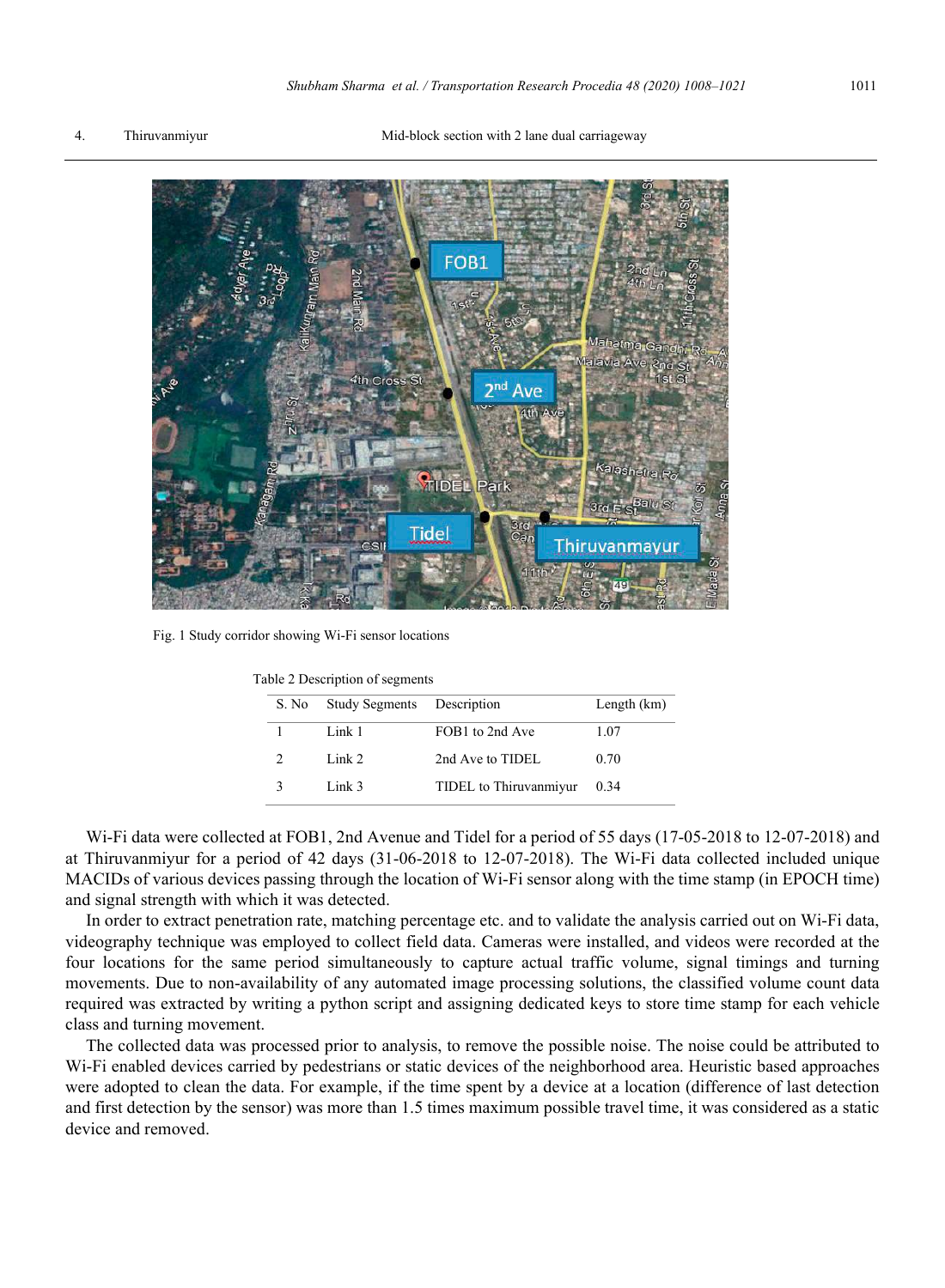### **4. Data analysis and results**

Preliminary analysis of the filtered data was performed to understand the penetration capability of the Wi-Fi sensor, matching rate to obtain travel time information, and descriptive analysis and pattern analysis of travel time.

# *4.1 Penetration Rate*

To carry out penetration analysis, Wi-Fi data at one of the installed locations (2nd Ave) for a peak 30minutes period on a weekday morning was chosen. Number of unique MAC IDs detected for this location and period was found to be 4226 detections. Corresponding actual traffic volume passing the point was extracted from video manually and was found to be 6056 vehicles. This leads to a penetration rate of 69.77%. However, this does not directly translate to the number of vehicles as this can include multiple Wi-Fi devices associated with a particular vehicle.

### *4.2 Matching Rate*

To obtain the travel time between two points using this, sensor has to be installed at both locations and the MAC IDs need to be matched. This matching rate was also found out by comparing the matching number with the actual traffic volume traversing between the locations. FOB1 to 2nd Ave and 2nd Ave to Tidel for a peak period of 30minutes on a weekday morning were chosen and the actual number of vehicles that traversed these sections were extracted from video data. Results obtained are tabulated in Table 3. It can be seen that matching rate is 7.37 % for segment 1 (FOB1 to 2nd Ave) and 8.02% for segment 2 (2nd Ave to Tidel).

Table 3 Matching percentage for different pair of locations

| Segment          | Actual traffic volume<br>(from video data) | Total matched<br>Wi-Fi MAC Ids | Matching percentage |  |  |
|------------------|--------------------------------------------|--------------------------------|---------------------|--|--|
| FOR1 to 2nd Ave  | 2524                                       | 187                            | 7.37%               |  |  |
| 2nd Ave to Tidel | 3290                                       | 264                            | 8.02%               |  |  |

#### *4.3 Travel time analysis*

Travel times were extracted using the MAC ID matching technique by taking the difference of timestamp of last recorded timestamp at location B and last recorded timestamp at location A for every matched MAC address. Fig. 2 shows a sample variation of 15-minute mean travel time data traversing segment 1 (FOB1 to 2nd Ave). Since the travel time data was observed to contain a lot of noise due to pedestrians, static devices and other outliers, the raw travel times obtained were cleaned for outliers using modified Z score, as discussed below.

A conventional Z-test finds the difference between each observation and the sample mean. This value is then divided by the sample standard deviation and compared to a critical value to determine if a point should be considered as an outlier. However, these values are highly influenced by extreme data points, which may lead to under-detection of outliers. The Modified Z-Test remedy this problem by using the median when calculating the deviation of each point (Iglewicz and Hoaglin (1993)). Fig. 3 shows the same data after applying the outlier removal. It was observed that plot was uncluttered with two explicit peaks during morning and evening peak hours.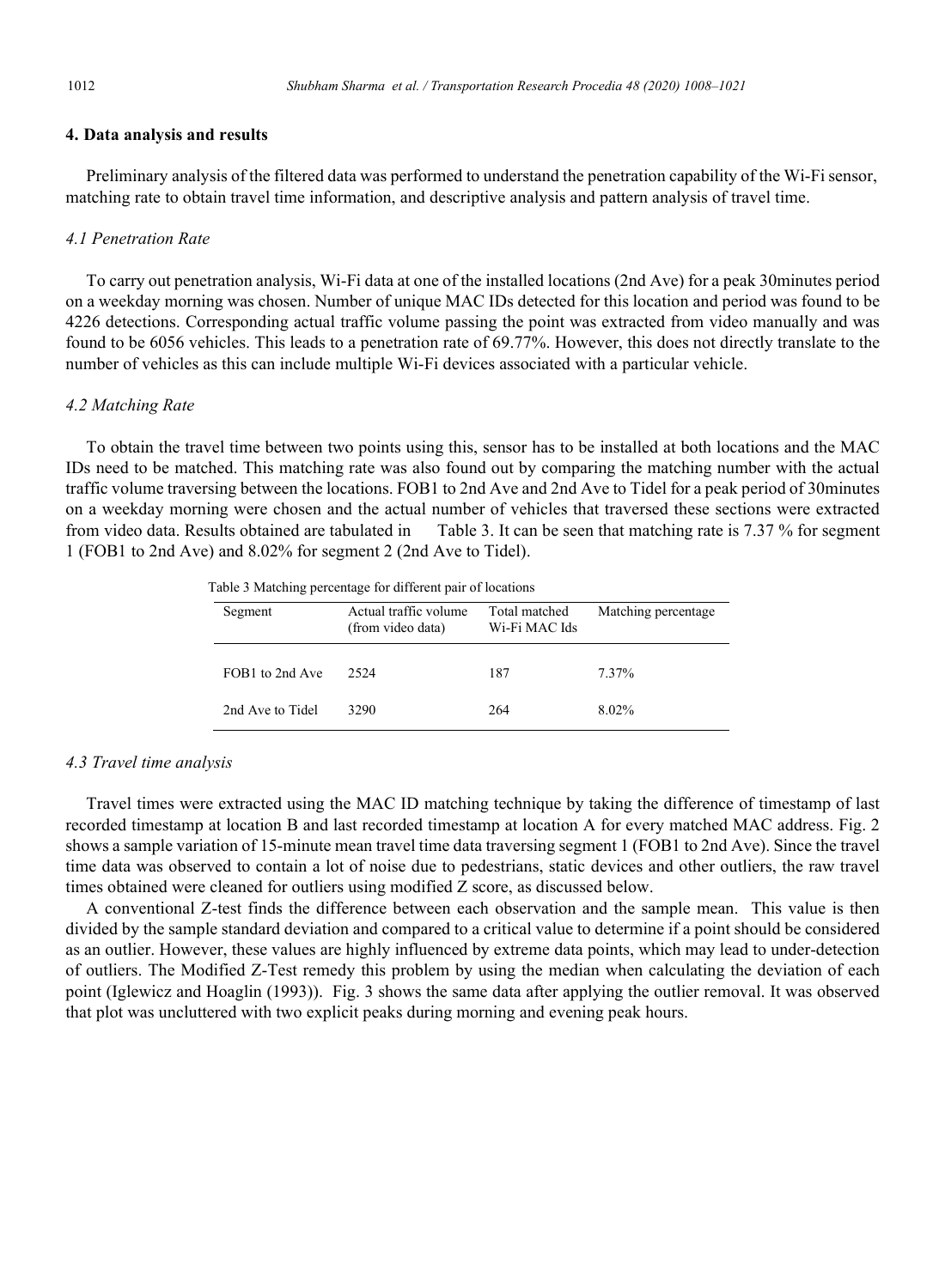

Fig. 2. Variation of mean travel times at Segment 1 (FOB1 to 2nd Ave) before outlier removal



Fig. 3. Variation of mean travel times at Segment 1 (FOB1 to 2nd Ave) after outlier removal

The travel time values thus obtained after the outlier removal process were analyzed further to understand it better. Preliminary analysis included checking the descriptive statistics and is discussed next.

# *4.3.1 Descriptive statistics of travel time*

Descriptive statistics includes the measurement of central tendency and variability or spread of the data. These statistics include mean, median, and mode as measures of central tendency and standard deviation, variance, the minimum and maximum values and Inter Quartile Range (IQR) as measures of variability. Box plots are best way to represent these descriptive statistics and are used in this analysis.

Fig. 4 presents boxplots showing measures of descriptive statistics like mean, median, 25th percentile and 75th percentile and IQR for segment 1. It is evident that travel time (mean) and its variability (Inter Quartile Range) are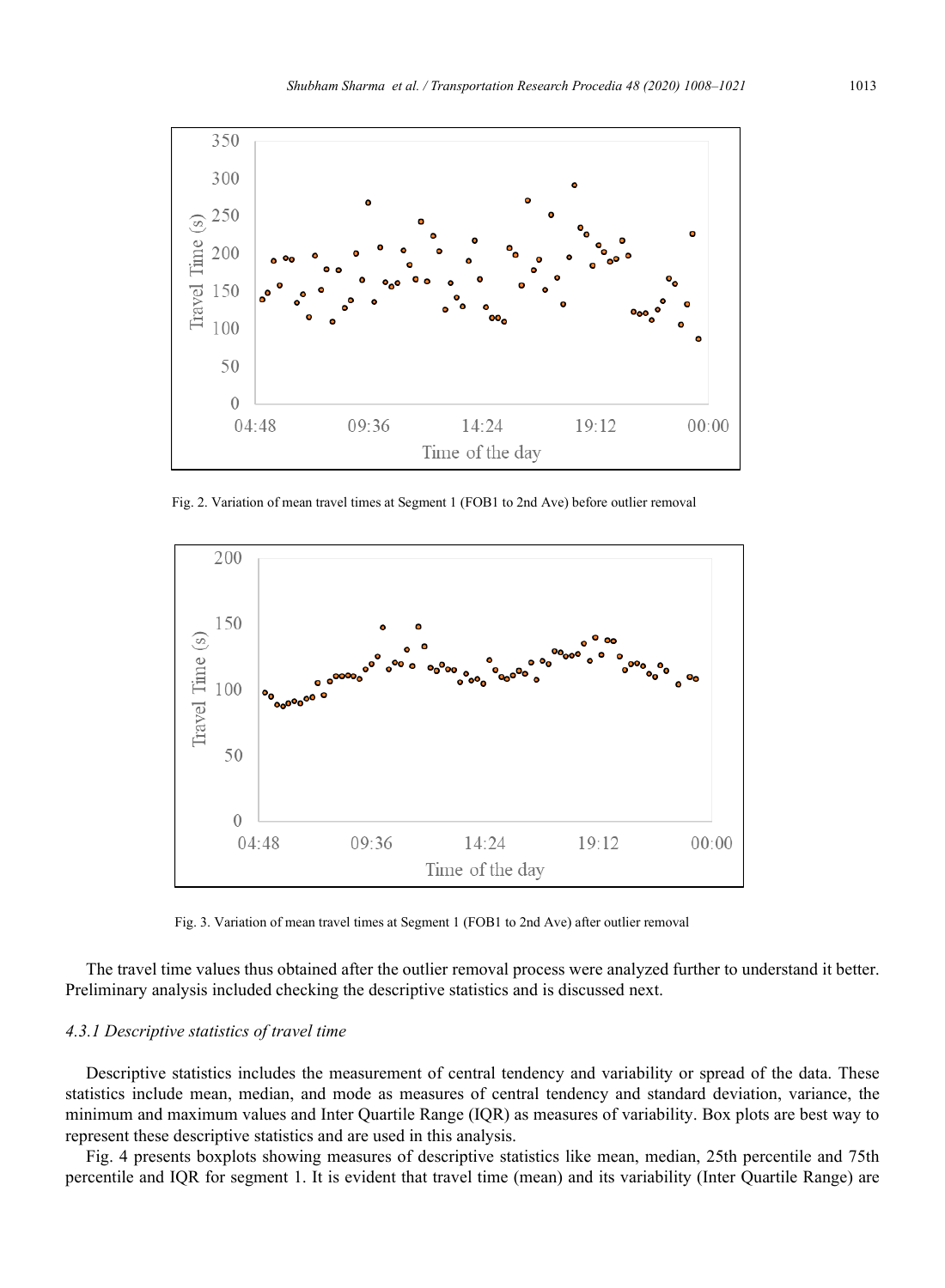higher during morning (08:00 to 11:00) and evening peak (17:00 to 20:00) periods. Though the mean travel time is lower during the late evening period (21:00 to 00:00), the variability in travel time is high. This may be because of the lesser sample size during this period. The late-night trips (01:00 to 04:00) had the least average travel times. Fig. 5 shows similar plot for segment 2. In addition to travel times being higher, the variability in travel time is also higher in this section, mostly due to the congestion at Tidel park intersection.



Fig. 4. Box plots for travel time at segment 1 (FOB1 to 2nd Ave)



Fig. 5. Box plots for travel time at segment 2 (2nd Ave to Tidel)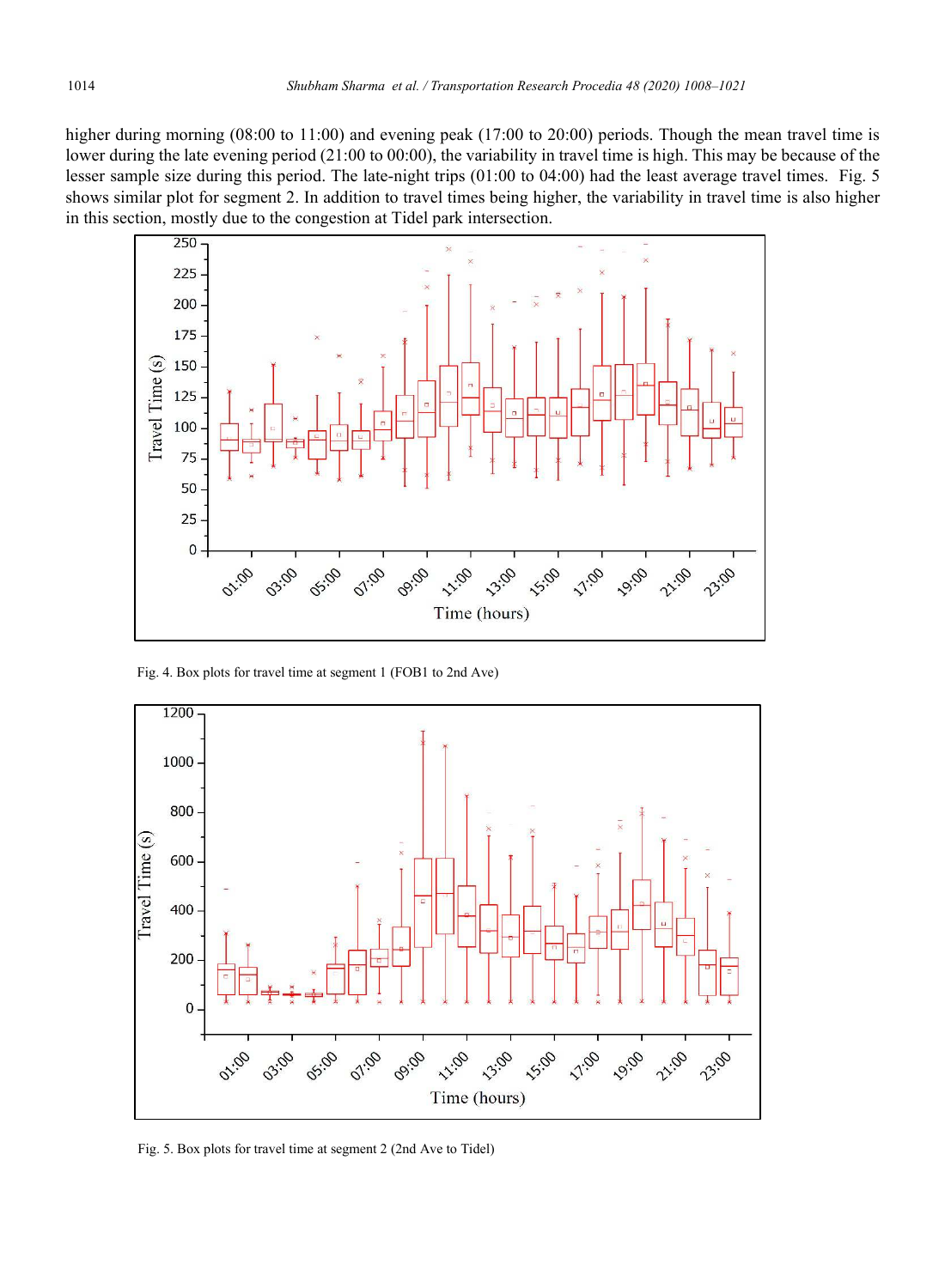# *4.3.2 Pattern analysis*

Analysis was done to understand weekly, daily and hourly variations of travel time and discussed below. For weekly analysis, same day of multiple weeks were analysed. Fig. 6 and Fig. 7 compares the travel time patterns for two Mondays and Sundays respectively. It is evident from the plots that the two Mondays share a similar travel time pattern within the day and the two Sundays also have similar travel time pattern. It can be inferred that there is considerably difference between the travel time pattern on weekdays (say Monday) and weekends (say Sunday).



Fig. 6. Comparison of Travel Time pattern for two Mondays



Fig. 7. Comparison of Travel Time pattern for two Sundays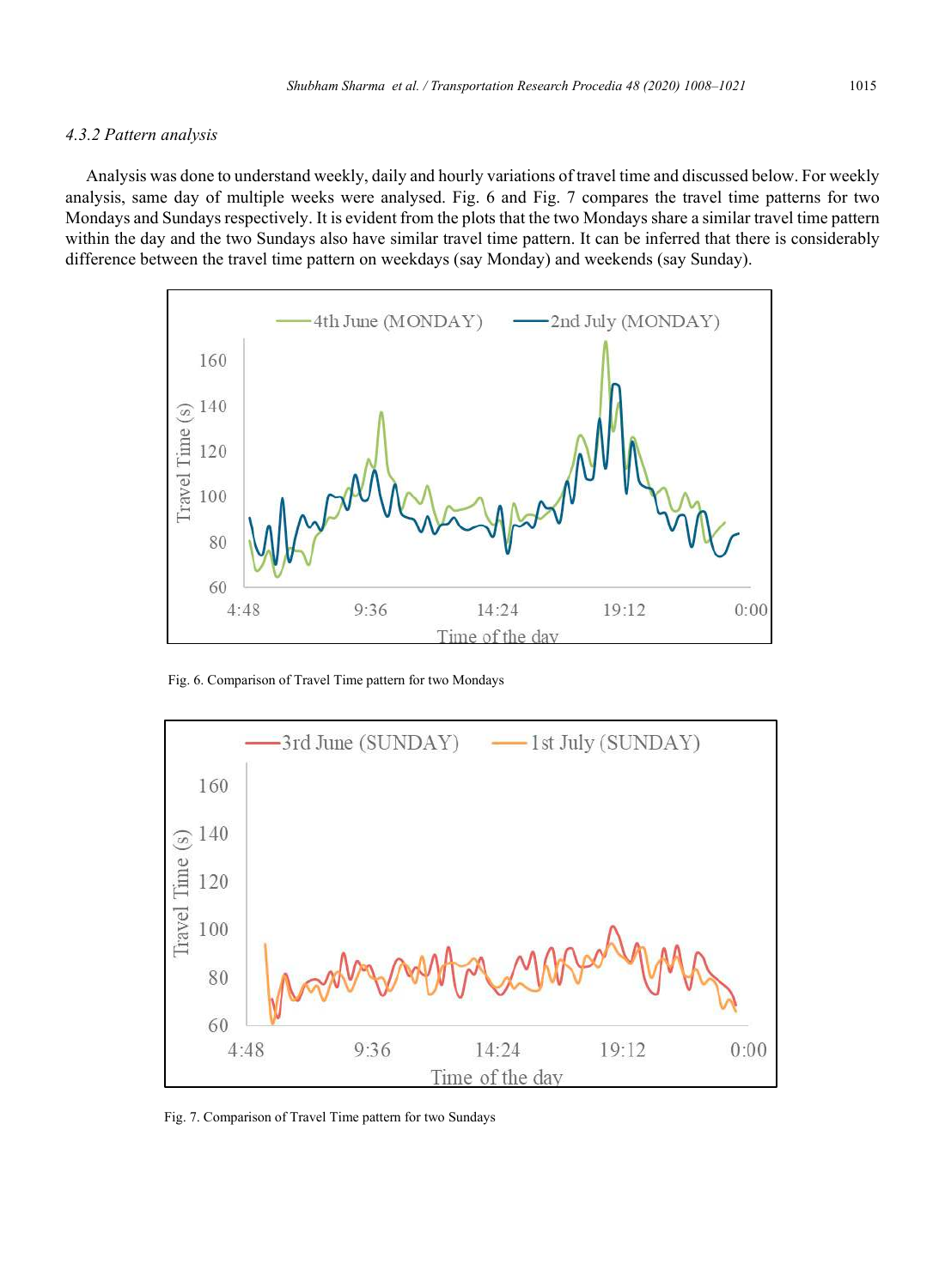To analyse daily patterns, fifteen minutes average travel times were plotted against time of day for a period of one week for both the segments. Fig. 8 shows data for seven days from 31st May 2018 to 06th June 2018. It can be observed that, for weekdays, two distinct peaks indicative of morning and evening peaks exist whereas for weekends (02-06- 2018 and 03-06-2018), no such distinct visible peaks exist and a mean travel time in the range of 50 to 200 seconds is there throughout the day. Fig. 9 shows similar plot for segment 2 and in comparison, to segment 1, for segment 2, sharper distinct peaks can be observed for weekdays, indicative of more distinct morning and evening peaks. Travel times are more for this segment due to presence of major intersections at both ends.



Fig. 8. Daily variation of travel time for Segment 1(FOB1 to 2nd Ave)



Fig. 9. Daily variation of travel time for Segment 2 (2nd Ave to Tidel)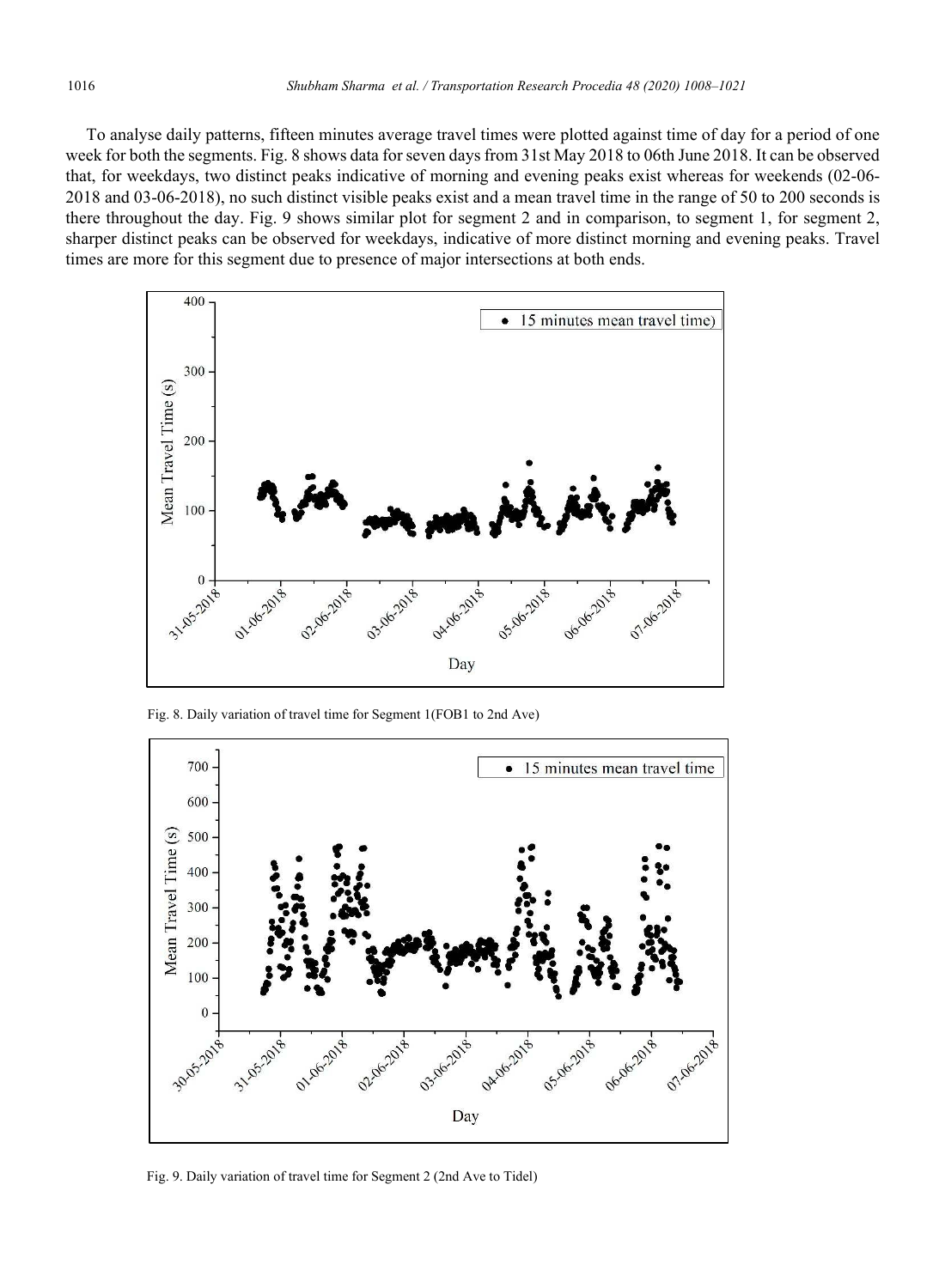For hourly variation, mean hourly travel times on a weekday were plotted depicted the travel time variation every hour as shown in Fig. 10 and Fig. 11. Based on these plots, four basic time of day categories can clearly be defined as morning off-peak (00:00-06:00), morning peak (08:00-11:00), evening peak (17:00-21:00) and afternoon peak (12:00-15:00).



Fig. 10. Hourly variation of travel time for Segment 1 (FOB1 to 2nd Ave)



Fig. 11. Hourly variation of travel time for Segment 2 (2nd Ave to Tidel)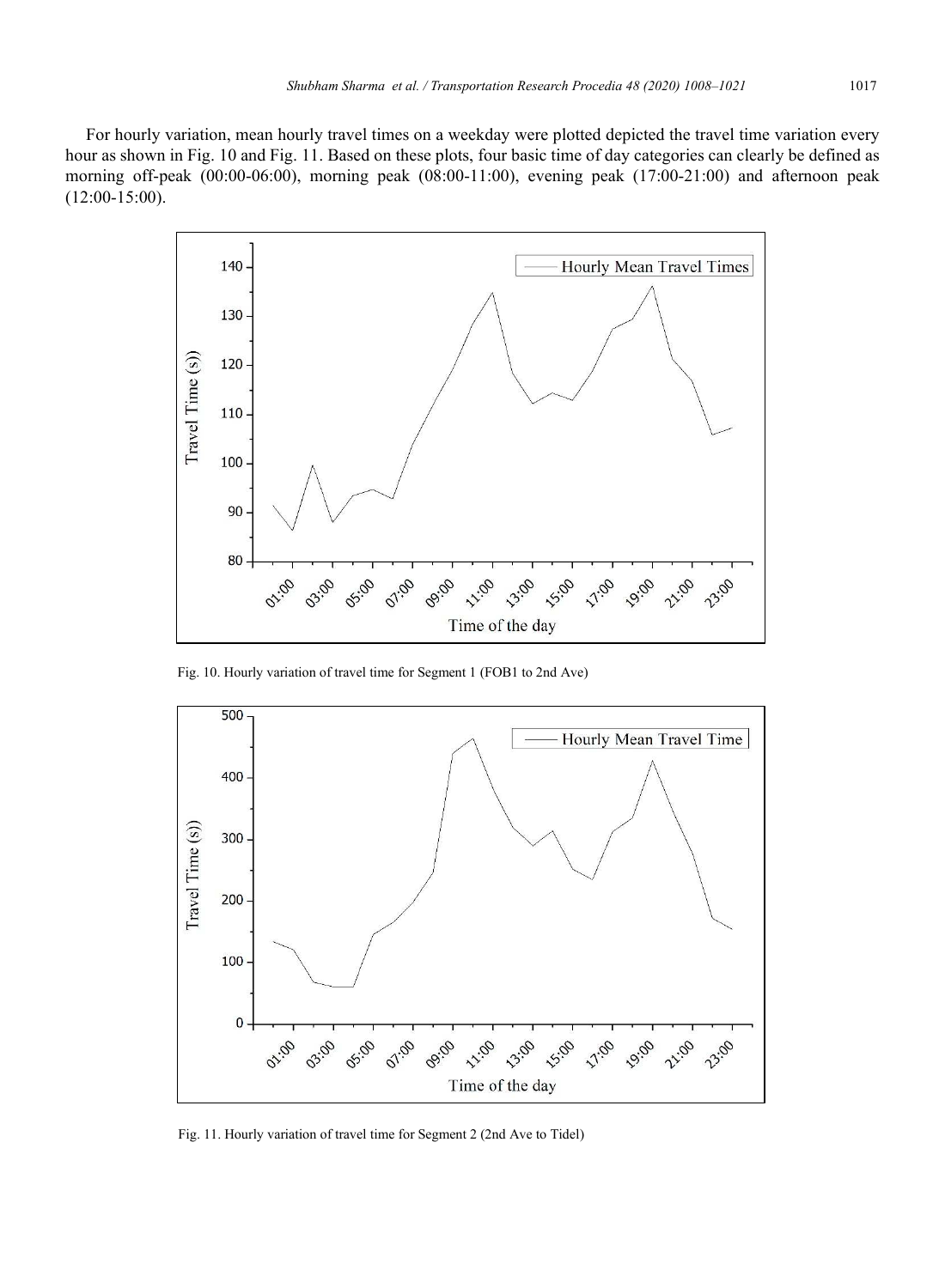# **5. Signal state identification using wi-fi sensor data**

Varying of signal phase sequence and duration of each signal indication in accord with the existing traffic volume by traffic police is prevalent in most of the signalized intersections in India. But, knowledge of signal timing parameters is essential for understanding the traffic state, in predicting travel time, delay, queue length etc. This necessitates the need to automatically identify the signal display in real time. Extraction of signal timings using GPS data was reported in literature (Hao et al. (2012) and Di-hua et al. (2017)). Such an estimation of start and end of signal state and its duration using Wi-Fi based travel time information was attempted in this study.

To start with, N-curve plots using cumulative number of last detections were made for a period of 15 minutes to understand the data and a sample plot is presented in Fig. 12. It can be observed that there is a significant difference between red and green phase data. Based on this, it was decided to use the time difference between successive last detections as an indicator of the signal indication. Fig. 13 shows a sample plot of difference between successive detections against time for a period of 15 minutes. It can be seen that there is clear pattern showing time at which the graph peaks indicating the start of red phase. Duration from this time to the next detection, which will happen at the start of next green, was expected to yield the approximate duration of red phase. The detailed estimation of start and end of red phases along with the phase duration for all the individual cycles is presented in Table 6. Actual signal timing was noted down from video recordings manually and are used as the ground truth values. Table shows the ground truth values of red starting, ending and duration against what was obtained using the procedure proposed above.



Fig. 12. Cumulative number of last detections versus time



Fig. 13. Time difference between last detections at 2nd Avenue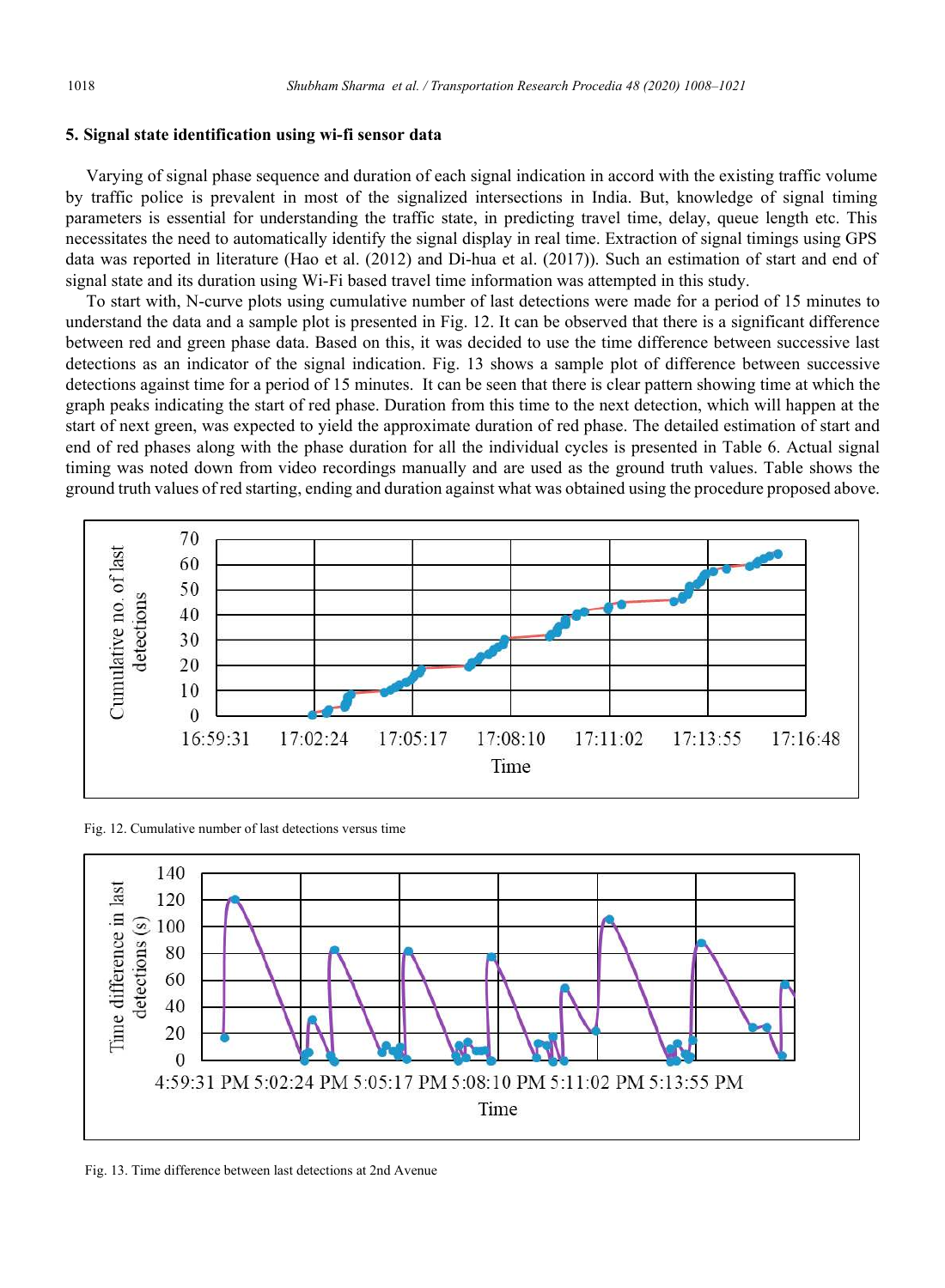| Table 4 Comparison of extracted signal timings from Wi-Fi data with field signal timings |  |  |  |
|------------------------------------------------------------------------------------------|--|--|--|
|                                                                                          |  |  |  |

|                         | Data from Video     |                   | Data from Wi-Fi Data |                     | Comparison of Video and<br>Wi-Fi results |                     |                                   |                        |                          |
|-------------------------|---------------------|-------------------|----------------------|---------------------|------------------------------------------|---------------------|-----------------------------------|------------------------|--------------------------|
| Cycle<br>number         | Start time<br>(Red) | End time<br>(Red) | Red phase<br>length  | Start time<br>(Red) | End time<br>(Red)                        | Red phase<br>length | Error in red<br>phase<br>duration | Error in<br>start time | Error in<br>end time     |
| $\mathbf{1}$            | 17:01:07            | 17:02:17          | 0:01:10              | 17:00:26            | 17:02:28                                 | 0:02:02             | 0:00:52                           | 0:00:41                | 0:00:11                  |
| $\overline{c}$          | 17:03:27            | 17:04:32          | 0:01:05              | 17:03:20            | 17:04:44                                 | 0:01:24             | 0:00:19                           | 0:00:07                | 0:00:12                  |
| 3                       | 17:05:48            | 17:06:45          | 0:00:57              | 17:05:29            | 17:06:52                                 | 0:01:23             | 0:00:26                           | 0:00:19                | 0:00:07                  |
| $\overline{\mathbf{4}}$ | 17:07:32            | 17:09:12          | 0:01:40              | 17:07:55            | 17:09:14                                 | 0:01:19             | 0:00:21                           | 0:00:23                | 0:00:02                  |
| 5                       | 17:11:31            | 17:13:01          | 0:01:30              | 17:11:21            | 17:13:08                                 | 0:01:47             | 0:00:17                           | 0:00:10                | 0:00:07                  |
| $\epsilon$              | 17:14:16            | 17:15:30          | 0:01:14              | 17:14:02            | 17:15:31                                 | 0:01:29             | 0:00:15                           | 0:00:14                | 0:00:01                  |
| $\tau$                  | 17:16:32            | 17:17:06          | 0:00:34              | 17:16:28            | 17:17:26                                 | 0:00:58             | 0:00:24                           | 0:00:04                | 0:00:20                  |
| 8                       | 17:18:41            | 17:20:16          | 0:01:35              | 17:18:35            | 17:20:24                                 | 0:01:49             | 0:00:14                           | 0:00:06                | 0:00:08                  |
| 9                       | 17:21:24            | 17:22:36          | 0:01:12              | 17:21:13            | 17:22:19                                 | 0:01:06             | 0:00:06                           | 0:00:11                | 0:00:17                  |
| $10\,$                  | 17:23:26            | 17:24:11          | 0:00:45              | $\sim$              |                                          |                     | $\bar{\phantom{a}}$               |                        | $\overline{\phantom{a}}$ |
| 11                      | 17:25:47            | 17:26:28          | 0:00:41              | 17:25:28            | 17:26:33                                 | 0:01:05             | 0:00:24                           | 0:00:19                | 0:00:05                  |
| 12                      | 17:27:27            | 17:28:08          | 0:00:41              | 17:27:13            | 17:28:10                                 | 0:00:57             | 0:00:16                           | 0:00:14                | 0:00:02                  |
| 13                      | 17:29:07            | 17:29:48          | 0:00:41              | 17:28:40            | 17:29:15                                 | 0:00:35             | 0:00:06                           | 0:00:27                | 0:00:33                  |
| 14                      | 17:30:40            | 17:32:26          | 0:01:46              | 17:30:19            | 17:32:37                                 | 0:02:18             | 0:00:32                           | 0:00:21                | 0:00:11                  |
| 15                      | 17:33:20            | 17:35:00          | 0:01:40              | 17:33:07            | 17:35:03                                 | 0:01:56             | 0:00:16                           | 0:00:13                | 0:00:03                  |
| 16                      | 17:35:53            | 17:37:35          | 0:01:42              | 17:35:55            | 17:36:24                                 | 0:00:29             | 0:01:13                           | 0:00:02                | 0:01:11                  |
| 17                      | 17:38:37            | 17:39:06          | 0:00:29              | 17:38:10            | 17:39:12                                 | 0:01:02             | 0:00:33                           | 0:00:27                | 0:00:06                  |
| $18\,$                  | 17:39:20            | 17:40:24          | 0:01:04              | 17:39:33            | 17:40:06                                 | 0:00:33             | 0:00:31                           | 0:00:13                | 0:00:18                  |
| 19                      | 17:41:18            | 17:42:55          | 0:01:37              | 17:41:19            | 17:43:01                                 | 0:01:42             | 0:00:05                           | 0:00:01                | 0:00:06                  |
| $20\,$                  | 17:43:51            | 17:45:45          | 0:01:54              | 17:44:41            | 17:45:52                                 | 0:01:11             | 0:00:43                           | 0:00:50                | 0:00:07                  |
| 21                      | 17:47:03            | 17:48:42          | 0:01:39              | 17:47:37            | 17:48:23                                 | 0:00:46             | 0:00:53                           | 0:00:34                | 0:00:19                  |
| 22                      | 17:49:48            | 17:51:12          | 0:01:24              | 17:49:12            | 17:50:12                                 | 0:01:00             | 0:00:24                           | 0:00:36                | 0:01:00                  |
| 23                      | 17:51:57            | 17:53:16          | 0:01:19              | 17:52:05            | 17:54:08                                 | 0:02:03             | 0:00:44                           | 0:00:08                | 0:00:52                  |
| 24                      | 17:53:57            | 17:55:46          | 0:01:49              | 17:54:45            | 17:55:50                                 | 0:01:05             | 0:00:44                           | 0:00:48                | 0:00:04                  |
| $25\,$                  | 17:56:42            | 17:57:54          | 0:01:12              | 17:56:45            | 17:58:18                                 | 0:01:33             | 0:00:21                           | 0:00:03                | 0:00:24                  |
| 26                      | 17:58:39            | 18:00:33          | 0:01:54              | 17:58:51            | 18:00:00                                 | 0:01:09             | 0:00:45                           | 0:00:12                | 0:00:33                  |
|                         |                     |                   |                      |                     |                                          | Average error       | 0:00:28                           | 0:00:19                | 0:00:18                  |

It can be seen from Table 4 that 25 out of 26 cycles were captured based on this method using Wi-Fi based travel time information. The average error in estimating red phase duration and start and red of red phase for a total of 25 cycles in one hour from the actual duration in field was found to be less than 30 seconds, showing this as a promising method to capture the signal settings.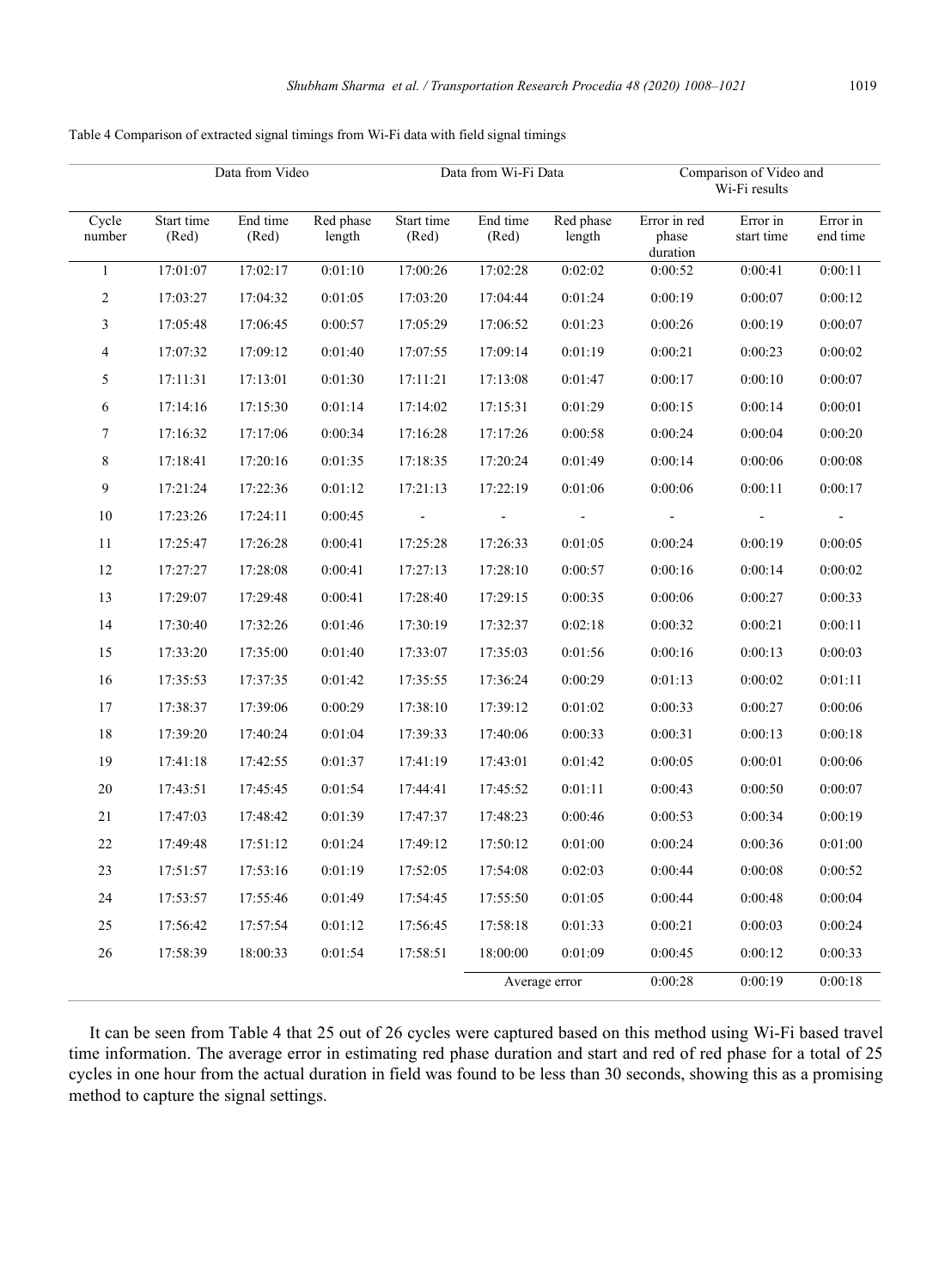### **6. Summary and conclusion**

A feasible and cost-effective data collection technique is essential to obtain a comprehensive traffic data required for traffic control and management studies. One such method that is recently coming up is the use of Wi-Fi sensors for traffic data capture. This paper collected data using Wi-Fi sensors placed near roadside locations, which can collect the time stamp and MAC ID of devices inside the vehicles giving valuable information about how the vehicles are moving. The data collected will have outliers due to static devices and pedestrian movement making quality control an essential part. The current study used a modified z-test for outlier removal. Preliminary analysis of the proportion of Wi-Fi devices detected by Wi-Fi sensors (called as penetration rate) and the proportion of getting re-identified at two locations (called as matching rate) were analyzed. It was found that the penetration rate was around 70% and matching rate around 8%. Compared to previous studies which used Bluetooth sensors, these are high rates, revealing the potential of Wi-Fi sensor as a traffic data source. Detailed analysis on the data included studying the weekly, daily and hourly variations of travel time to identify any possible pattern. It was found that weekdays and weekends follow different patterns with distinct peaks observed on weekdays. Signal state estimation was also performed using the cleaned Wi-Fi data. The signal timings extracted from Wi-Fi had close agreement with field signal timings and an average error of less than 30 seconds was observed implying a reasonably high degree of precision.

One among the many possible applications of Wi-Fi based travel time data is explored in this study. Estimation of other relevant traffic measures such as identification of delay patterns, construction of vehicle trajectories, and finding the platoon dispersion proportion may be considered for future.

# **Acknowledgement**

The authors acknowledge the support of the Centre of Excellence in Urban Transport (CoEUT) at Indian Institute of Technology Madras for the data collection and extraction efforts.

# **References**

- Barceló Bugeda, J., Montero Mercadé, L., Bullejos, M., Serch, O., and Carmona, C., 2012. A Kalman filter approach for the estimation of time dependent OD matrices exploiting bluetooth traffic data collection. TRB 91st Annual Meeting Compendium of Papers DVD, (November 2011), 1–16.
- Haghani, A., Hamedi, M., Sadabadi, K., Young, S., and Tarnoff, P., 2010. Data Collection of Freeway Travel Time Ground Truth with Bluetooth Sensors. Transportation Research Record: Journal of the Transportation Research Board, 2160(2160), 60–68.
- Hainen, A., Wasson, J., Hubbard, S., Remias, S., Farnsworth, G., and Bullock, D., 2011. Estimating Route Choice and Travel Time Reliability with Field Observations of Bluetooth Probe Vehicles. Transportation Research Record: Journal of the Transportation Research Board, 2256, 43–50.
- Hao, P., Ban, X., Bennett, K. P., Ji, Q., and Sun, Z., 2012. Signal timing estimation using sample intersection travel times. IEEE Transactions on Intelligent Transportation Systems, 13(2), 792–804.
- Hoogendoorn, S. P., Daamen, W., Duives, D. C., and Yuan, Y., 2016. Estimating travel times using Wi-Fi sensor data. TRISTAN 2016: The Triennial Symposium on Transportation Analysis, 1–4.
- Hunter, M., S. Wu, and H. Kim., 2006. Practical Procedure to Collect Arterial Travel Time Data Using GPS-Instrumented Test Vehicles. Transportation Research Record: Journal of the Transportation Research Board, 1978(1), 160–168.
- Klein, L. A., Mills, M. K., and Gibson, D. R. P., 2006. Traffic Detector Handbook. U.S. Department of Transportation, Federal Highway Administration, II(October), 462.
- Leduc, G. (2008). Road Traffic Data: Collection Methods and Applications. EUR Number: Technical Note: JRC 47967, JRC 47967, 55.
- Martchouk, M., Mannering, F., and Bullock, D., 2011. Analysis of Freeway Travel Time Variability Using Bluetooth Detection. Journal of Transportation Engineering, 137(10), 697–704.
- Mathew, J. K., Devi, V. L., Bullock, D. M., and Sharma, A., 2016. Investigation of the Use of Bluetooth Sensors for Travel Time Studies under Indian Conditions. Transportation Research Procedia, The Author(s), 17(December 2014), 213–222.
- Quiroga, C. A., and Bullock, D., 1998. Travel time studies with global positioning and geographic information systems: an integrated methodology. Transportation Research Part C: Emerging Technologies, 6C(1–2), 101–127.